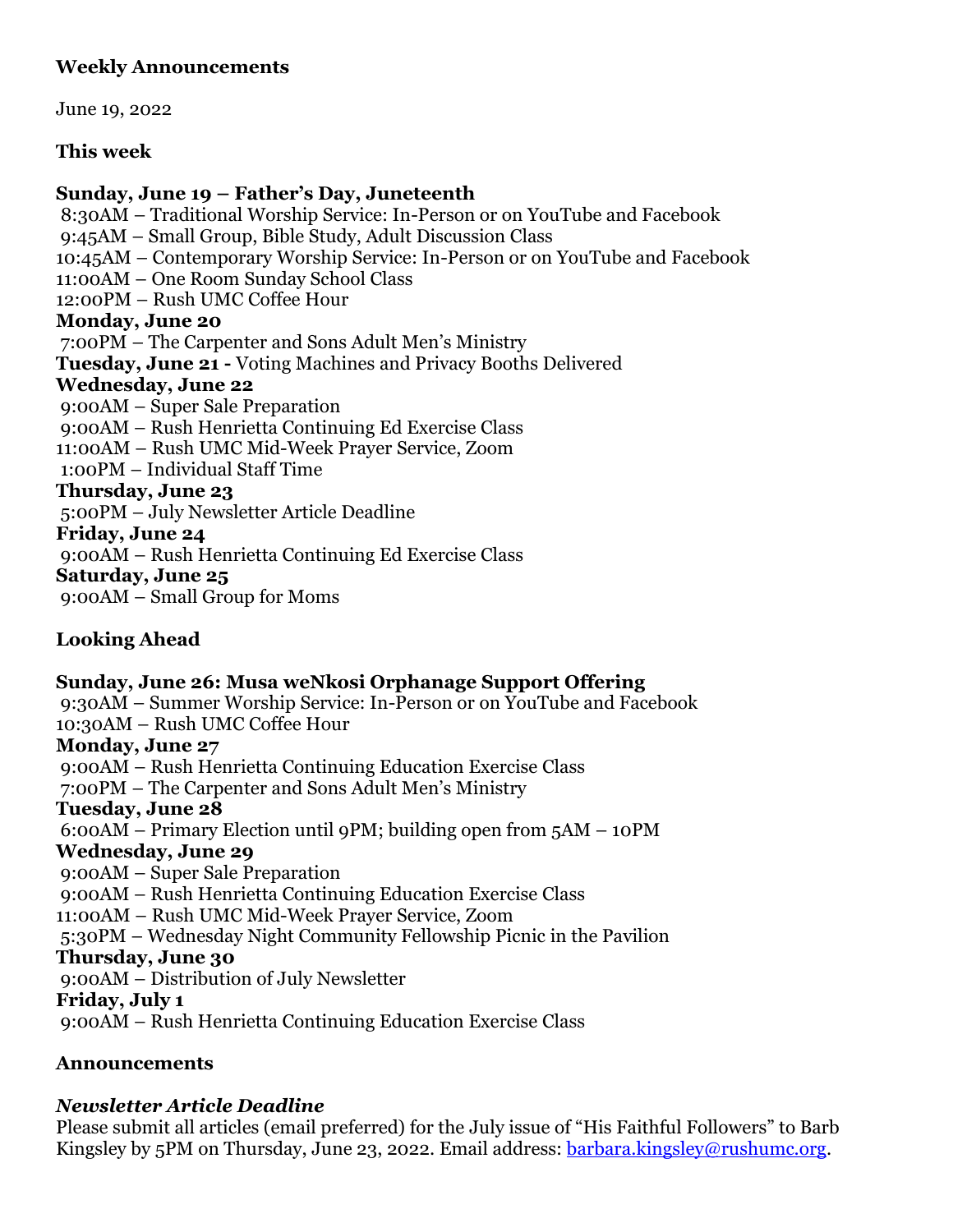#### *Summer Worship Schedule*

One service at 9:30AM beginning Sunday, June 26 through Sunday, September 4. We will continue to offer services on via streaming on YouTube and Facebook. If you would like to provide special music, please contact Kellianne Williams at 585-507-1996 or [klkw1212@gmail.com.](klkw1212@gmail.com)

#### *Musa weNkosi Orphanage Offering*

Next Sunday, June 26, we are supporting Musa weNkosi Orphanage in South Africa with a special offering. Donations can be put in the offering plate, dropped off at or mailed to the church or sent electronically securely through the church website.

# *Wednesday Night Community Fellowship Picnic*

Come to the Wednesday Night Community Fellowship Picnic on June 29 at 5:30PM. Hot dogs and rolls, chips, plates, plasticware, cups and beverages will be provided. Feel free to bring a side dish or dessert to share. Child friendly, vegetarian and gluten free options will be available. Come, share a meal with church, PromiseLand and community families. If you would like to help with set up or clean up, please contact Cindy Gray at [cgtgray1039@gamil.com.](cgtgray1039@gamil.com)

# *Church Office and PromiseLand Childcare Are Closed Monday, July 4.*

# *Vacation Bible School*

Vacation Bible School is being planned for July 6-8, 6-8:30PM. An online registration website for volunteers and participants is up and going, visit [www.rushumc.com,](http://www.rushumc.com/ministries/vacationbibleschool) click on Ministries, then Vacation Bible School. If you are interested in helping, please contact Alethea Coulter at [acoulter@rochester.rr.com.](https://rushumc-my.sharepoint.com/personal/barbara_kingsley_rushumc_org/Documents/Documents/2022%20Bulletins/Additional/acoulter@rochester.rr.com) Supplies needed now are cardboard boxes and brightly colored or green paint.

# *Board of Trustees Meeting*

The Rush UMC Board of Trustees is meeting in person on Saturday, July 9 at 8:00AM. All members of the board are encouraged to attend.

# *Sunday Assistants*

*June 19—8:30AM* Greeter: Bill Stambaugh Usher: Cookies: Julie Sanderson Cleanup: Bill Stambaugh *June 19—10:45AM* Greeter: Bill Stambaugh Usher: Cookies: Britta Stambaugh Cleanup: Bill Stambaugh *June 26—9:30AM* Greeter: Bill Stambaugh Usher: Cookies: Lynda Wanzenried, Sherry Haynes Cleanup: Bill Stambaugh

# *Upcoming Activities & Meetings*

**Sunday, July 3: 9:30AM:** Summer Worship Service: In-Person or on YouTube and Facebook; **10:30AM:** Rush UMC Coffee Hour **Monday, July 4: Fourth of July;** Church Office and PromiseLand Childcare are closed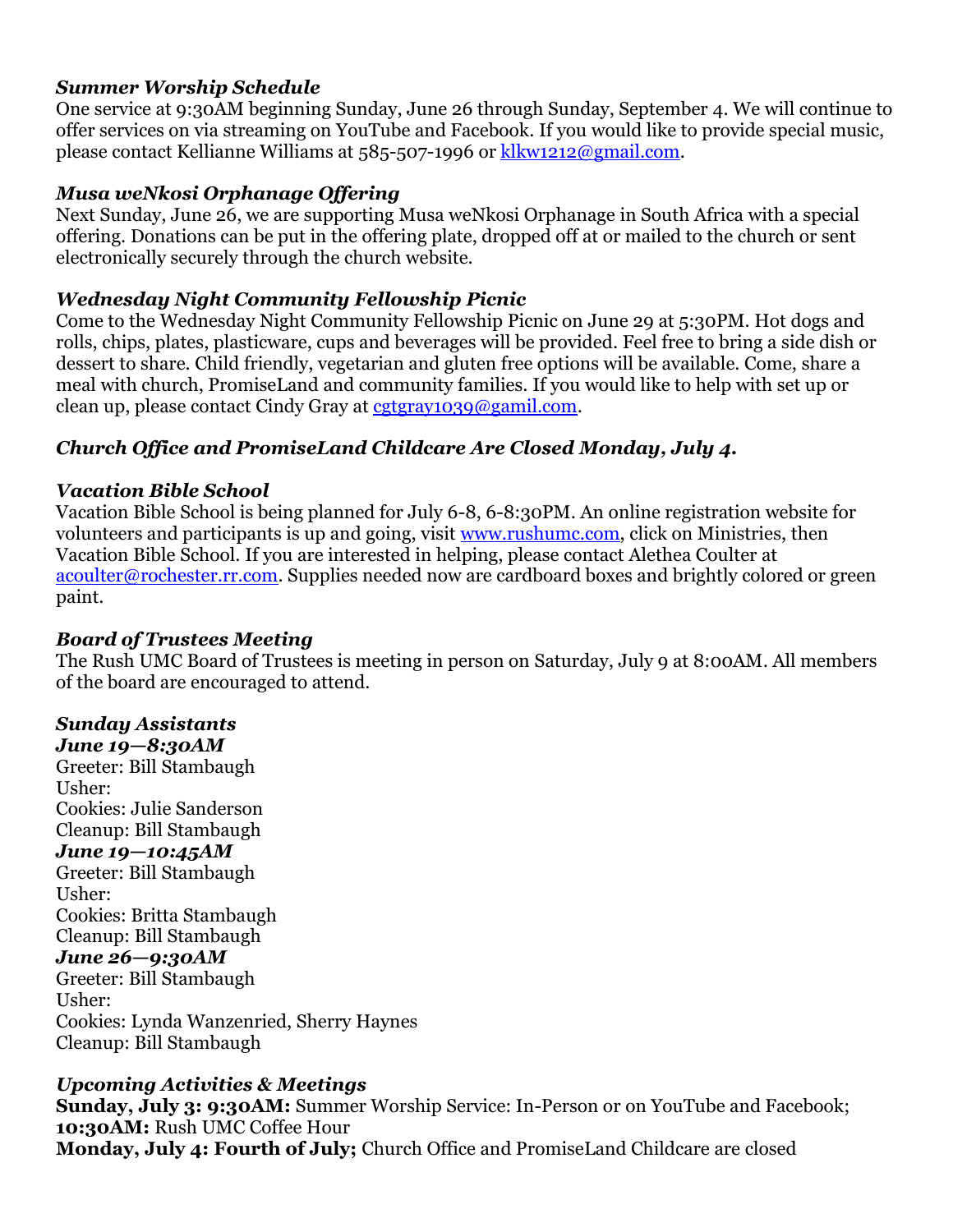**Wednesday, July 6: 9AM:** Super Sale Preparation; **9AM:** Rush Henrietta Continuing Education; **11AM:** Rush UMC Mid-Week Prayer Service, Zoom; **6PM:** Vacation Bible School **Thursday, July 7: 6PM:** Vacation Bible School

**Friday, July 8: 9AM:** R-H Continuing Education Exercise Class; **6PM:** Vacation Bible School **Saturday, July 9: 8AM:** Board of Trustees Meeting

**Sunday, July 10: 9:30AM:** Summer Worship Service: In-Person or on YouTube and Facebook; **10:30AM:** Rush UMC Coffee Hour

**Monday, July 11: 9AM:** Rush Henrietta Continuing Education Exercise Class; **7PM:** The Carpenter and Sons Adult Men's Ministry

**Tuesday, July 12: 7PM:** PromiseLand Board Meeting

**Wednesday, July 13: 9AM:** Super Sale Preparation; **9AM:** Rush Henrietta Continuing Education; **11AM:** Rush UMC Mid-Week Prayer Service, Zoom; 1**PM:** Staff Meeting

**Thursday, July 14: 6:30PM:** Rush Democratic Committee Meeting

**Friday, July 15: 9AM:** Rush Henrietta Continuing Education Exercise Class

**Sunday, July 17: 9:30AM:** Summer Worship Service: In-Person or on YouTube and Facebook; **10:30AM:** Rush UMC Coffee Hour

**Monday, July 18: 9AM:** Rush Henrietta Continuing Education Exercise Class; **7PM:** The Carpenter and Sons Adult Men's Ministry

# *Coffee Cleanup*

Bill Stambaugh is coordinating a group of volunteers to clean up on Sunday mornings after coffee and fellowship time. If you can help, please contact Bill at  $b$ nbstam@frontiernet.net.

# *Sunday School Teachers*

I am looking for individuals willing to teach Sunday School in the fall. We will continue to have a one room class that will meet during the second service. There are a couple requirements including taking the conferences' Safe Sanctuary class and completing a background check. I am also in need of a few volunteers to help the teachers when we have a larger group of children. Please contact me for more information and thank you for considering! Alethea Coulter [\(acoulter@rochester.rr.com](mailto:acoulter@rochester.rr.com)), Children's Ministry Director

# *PromiseLand Annual Golf Tournament*

Come, support PromiseLand with an afternoon of golf and meals on today, August 7 at Wild Wood Country Club in Rush. Needed are business sponsors, prizes and especially golfers! Registration / information flyers are on the kiosk in the lobby.

# *Giving Opportunities in Response to the War in Ukraine*

Individuals can give directly to the Ukrainian people through local church offerings by writing a check to Rush UMC with **Advance #14053A** in the memo line of the check. These checks can either be placed in an offering plate or mailed to Rush UMC. Donations can also be given electronically using the "Other" designation and put Advance #14053A on the memo line. All donations will be sent to UNY Conference. The Ukraine UMC has created a crisis committee that will oversee all the global support that is coming in through UMCOR's Advance #14053A "[Eurasia In Mission Together -](https://r20.rs6.net/tn.jsp?f=001D36-DhHqBJY0Ep5lAxxweA14-8IGRt5iJlRSz3_xiFHgdEdt9IrzVYKrcxa3MqGaZkLWX4HIXZ6UN2OpfVr7Us1tU5YnxLf1fJ7lWQzoa710yCbNd-0n_LHxjUvcx_fzmf3bg34poPjjj2mA61eMS2K4cJftlmC5o346CTaKCp5fpgU-_HyHlewlYI8iFvSRdpN34YUeziaQJlVKxA6KzBecI34PpYTHI9JbrGSStBs=&c=hYbWC2Tw7dQdkIgBYRgyLi1mBi9UBnAaI4xUstu3orUV88ByrCYV4w==&ch=THGEr6ma3PS2D_Cefp2XRHhv4DxdZ0_bhCYLIJEyRJuFW4MArKZQuQ==) [Ukraine and Moldova](https://r20.rs6.net/tn.jsp?f=001D36-DhHqBJY0Ep5lAxxweA14-8IGRt5iJlRSz3_xiFHgdEdt9IrzVYKrcxa3MqGaZkLWX4HIXZ6UN2OpfVr7Us1tU5YnxLf1fJ7lWQzoa710yCbNd-0n_LHxjUvcx_fzmf3bg34poPjjj2mA61eMS2K4cJftlmC5o346CTaKCp5fpgU-_HyHlewlYI8iFvSRdpN34YUeziaQJlVKxA6KzBecI34PpYTHI9JbrGSStBs=&c=hYbWC2Tw7dQdkIgBYRgyLi1mBi9UBnAaI4xUstu3orUV88ByrCYV4w==&ch=THGEr6ma3PS2D_Cefp2XRHhv4DxdZ0_bhCYLIJEyRJuFW4MArKZQuQ==)." The money channeled through this Advance fund will go to the Ukraine UMC church account and decisions on how this will be used will be considered by the crisis committee, which includes pastors as well as lay leaders. [UMCOR](https://r20.rs6.net/tn.jsp?f=001D36-DhHqBJY0Ep5lAxxweA14-8IGRt5iJlRSz3_xiFHgdEdt9IrzVYKrcxa3MqGawTpb8ocQyZqKdP8-oaHKgdgyCfUTFi9yKqjpUFz9iIhzrbX0TZmdSsRi2n7pERnYkhtIYFcFJUfdDb7ejs1KBg==&c=hYbWC2Tw7dQdkIgBYRgyLi1mBi9UBnAaI4xUstu3orUV88ByrCYV4w==&ch=THGEr6ma3PS2D_Cefp2XRHhv4DxdZ0_bhCYLIJEyRJuFW4MArKZQuQ==) also offers other opportunities for more specific giving to Ukrainian refugees in Poland, Slovakia, Hungary, and Romania. You can designate giving by stating it is for "Ukrainian Refugee support" to the following Advance numbers. Hungary In Mission Together (Advance # 00175A); Poland In Mission Together (Advance # 00408A); Romania In Mission Together (Advance #00211A); Slovakia In Mission Together (Advance # 00236A) Donations for Hungary, Poland, Romania, and Slovakia should be designated in the memo line and put in an offering plate or mailed to Rush UMC. These will be mailed separately to "In Mission Together".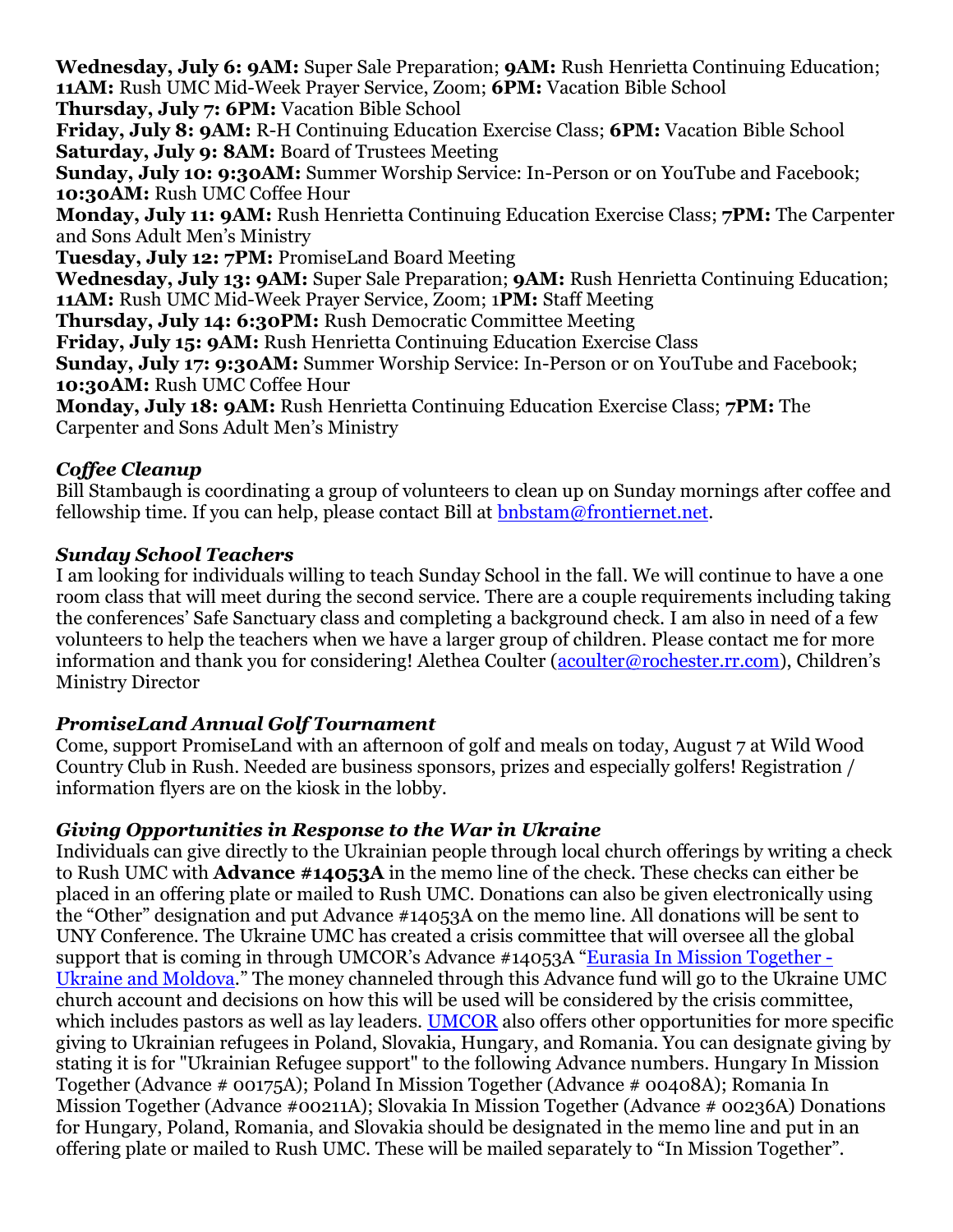# *Rush UMC Mid-Week Prayer Service*

Join Pastor Todd for a Mid-Week Prayer Service via Zoom at 11:00AM on Wednesdays. If you have not recently participated and would like to join, send Pastor Todd an email, [toddgoddard@gmail.com,](mailto:toddgoddard@gmail.com) prior to the service and he will send you the Zoom link. All are invited to participate.

# *Updated Covid-19 Recommendations*

Rush United Methodist Church follows the guidance of the Upper New York Conference in regard to masking. Conference guidelines have been updated to be in line with New York State guidelines. Masks are no longer required during church functions but will continue to be strongly recommended. As in schools, the mask mandate for Daycare centers has also been lifted. Any further changes to these guidelines will be communicated as soon as they are available. Thank you for your understanding and cooperation. Please be considerate of those who choose to continue to wear a mask.

# *Jump into Missions and Outreach*

We have opportunities to serve for everyone! Speak with Erma Perkins at 585.750.0136. If you would like to assist with our Super Sale, contact Britta Stambaugh (585.703.7014) or Cindy Raymond (585.533.1056). *Find your niche.*

# *PromiseLand Is Hiring!*

PromiseLand Childcare is Hiring! If you or someone you know has a degree in early childhood education and is looking for a position working with all age groups, please contact Kellianne Williams, director, at [promiseLandchildcare1996@gmail.com](file:///C:/Users/My%20Computer/Documents/RUSHUMC%20WORD/Bulletins%202021/Additional/promiseLandchildcare1996@gmail.com) or 533-2475.

# *PromiseLand Playground Fundraising Opportunity*

PromiseLand has an ongoing fundraising opportunity. We now have an account set up with Upstate Bottle return to help fund our playground improvement project. Just take your cans or bottles to any Upstate Bottle Return and let them know to add your deposit to the PromiseLand childcare account. Thank you for your support. There is also a container in the church lobby for cans or bottles.

# *Cleaning Buckets Needed*

"The Upper New York Mission Central HUB needs cleaning buckets. The spring thaw will be happening soon, and kit donations are way down. Please help get ready for the next call for HELP. You can find the full list of requested items here: [https://umcmission.org/umcor-cleaning-kit](https://rushumc.us6.list-manage.com/track/click?u=008a39b497c08ef91e5463cd5&id=2b2836e774&e=69dc325d9d)" Leon suggests giving money rather than packing buckets that will be emptied and examined to ensure everything is exactly as recommended. The cost is \$75 for each bucket which can be given through RUMC and designated for cleaning buckets.

# *First Time Here?*

Welcome! Are you new or a visitor? Great! We are building back post-pandemic stronger than ever. *You will fit right in!*

# *Seeking Pastor Care or Guidance?*

Contact Pastor Todd at 585-703-9235 or [toddgoddard@gmail.com](mailto:toddgoddard@gmail.com)

# *Join Our Hospitality Team!*

Coffee and Cookie Hour following worship has returned! To volunteer, contact Barb Kingsley 585. 533.2170. We have returned to Second Sunday Lunches and will soon return to Fourth Wednesday Community Dinners. A signup sheet for dessert is on the kiosk in the church lobby. Speak with Don Kingsley (585.507.2460) or Bill Stambaugh (585.703.7015) if you can assist with Second Sunday Lunches. Speak with Kellianne Williams (585.507.1996) if you can assist with Fourth Wednesday Community Dinners. *Serve with a smile!*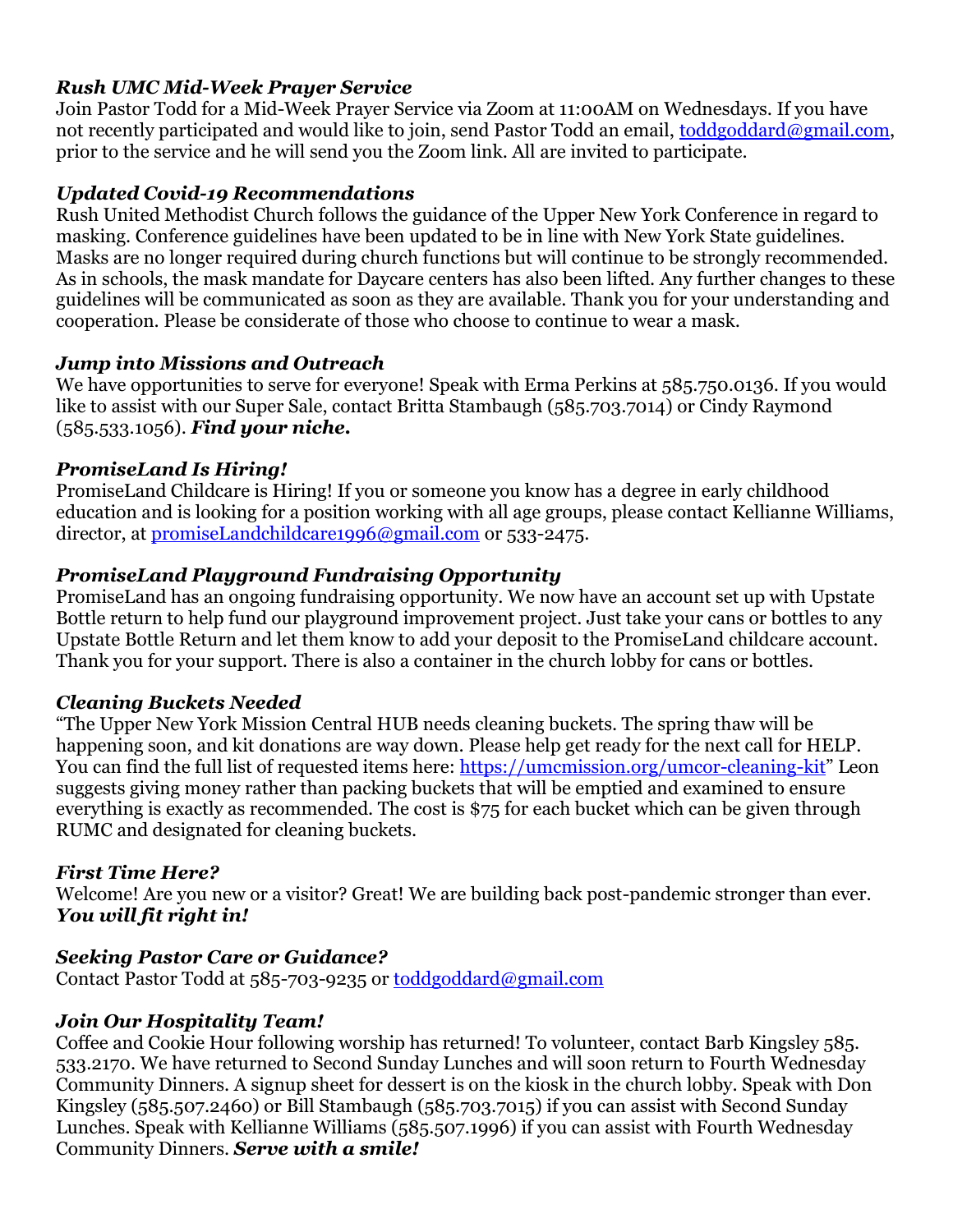# *Coffee Time*

We have transitioned the Coffee Urns to the Keurig machines. Our attendance no longer supports making even the minimum amount of coffee in the urns. The Keurig dispenser has assorted options (regular coffee, decaf coffee, & hot chocolate). The dispenser will provide free Keurig cups, and we will still accept goodwill offerings to support the Coffee Time ministry. Please contact Tanya Hunt if you are willing to be a part of this ministry. 3-4 dozen cookies freshly made, or store bought are needed. Please note anything containing nuts. Email - thhunt13@gmail.com; Call/text – 585-698-8949.

# *Baptism? Membership?*

If God is calling you to explore baptism or membership, *welcome aboard!* To join the conversation, speak with Pastor Todd after worship.

# *Children!*

Children and parents are encouraged to come forward and enjoy the special message and take part in Holy Communion. A quiet room for children is available for your use. Questions? Ask our Director of Children's Ministry, Alethea Coulter at 585.533.9246. *We love children!*

# *Youth!*

We are in search of a Director of Youth Ministries. If you are interested, or know of someone else who might be interested, contact Dorothy Genazzio (585-764-8411) or Geoffrey Furman (585-533-9246). Additional information and job description may be found on the church website at <https://www.rushumc.com/directorofyouthministries>

# *Need Prayer?*

We encourage prayers for individuals, events, thanksgiving, and witness (where you experienced the presence and power of God). Fill out a yellow prayer card at the kiosk in the lobby, speak aloud your prayer request, or forward your prayers to Barb Kingsley at [barbking@rochester.rr.com](mailto:barbking@rochester.rr.com)

# *Ushers*

Louise Miller has volunteered to coordinate ushers for both the 8:30 and 10:45 worship services. If you would like to usher or be a substitute, please see or call Louise at 486-4871 or the church office, 533-2170.

# *AmazonSmile*

You can now donate to Rush UMC while shopping on-line through AmazonSmile. Simply go to [https:](https://smile.amazon.com/)/[/smile.amazon.com](file:///C:/Users/My%20Computer/Documents/RUSHUMC%20WORD/Bulletins%202021/Additional/smile.amazon.com) on your mobile device or computer and enter Rush United Methodist Church as your charity. We have received \$36.58 since May 2021 when we signed up for the program.

# *Weekly Financial Report*

Be rooted and built up in him, be established in faith, and overflow with thanksgiving just as you were taught. Colossians 2:7

# **Needed weekly to meet all expenses: \$5,406.00 Received 06/12 - 06/18: \$4,790.15**

# **Prayer Requests**

Diane Van Lare's son, Doug, recently diagnosed with tonsil cancer Heat, storms and flooding across the country People of Ukraine Families and friends of those affected by gun violence Families struggling to find formula for their infants Those recently diagnosed with Covid-19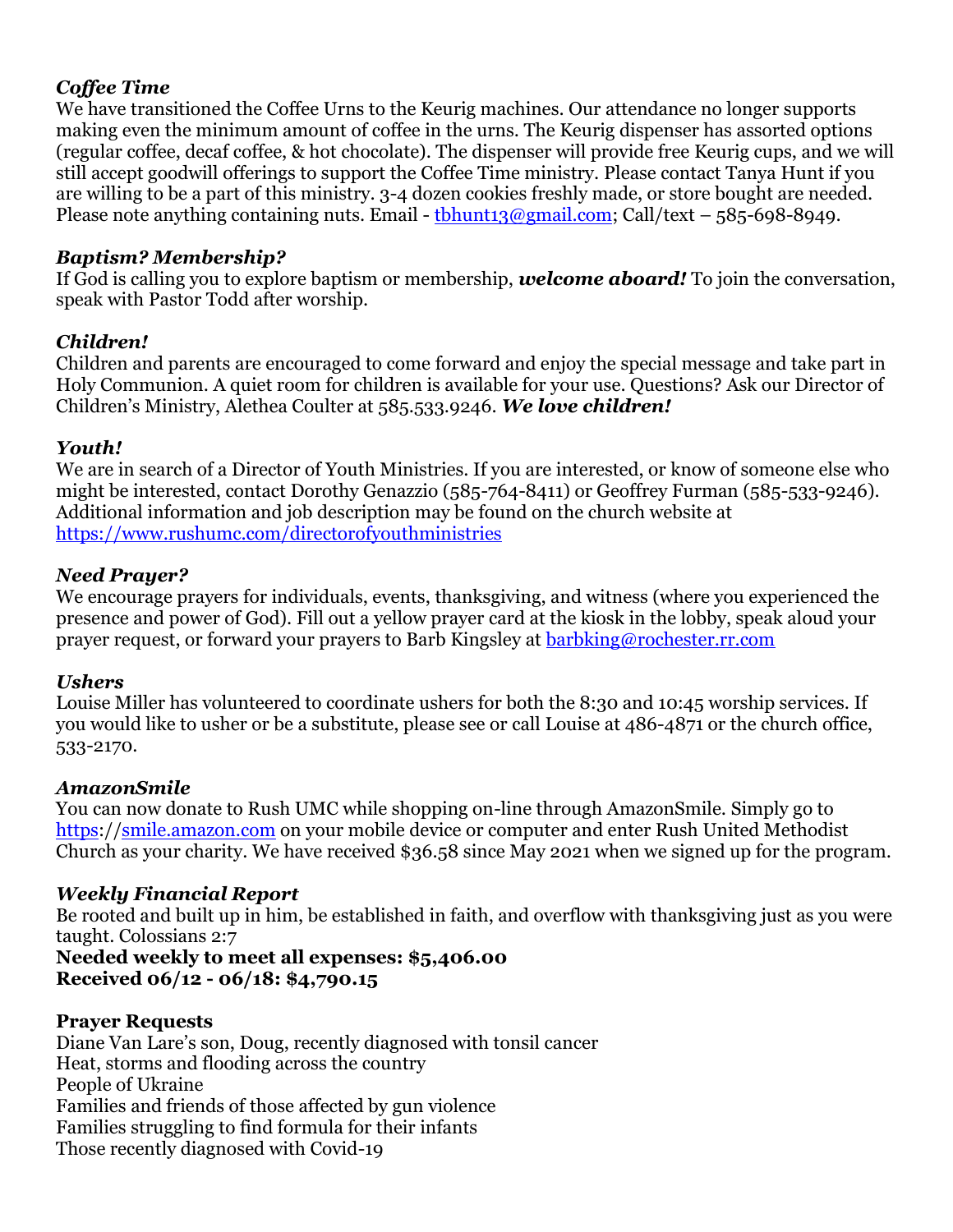Those who have recently lost loved ones PromiseLand Childcare Health and safety for all members and friends School Districts, Parents and Students Our Bishop and Clergy and Lay leaders Musa weNkosi Orphanage Zululand Hospice in South Africa Our Nation and Leaders Peace to come to our troubled land End to racism, justice, and health care to be deployed equally and evenly among all people Continued prayers for those who struggle with Mental Health and their families Those serving in the Military, home or abroad Family members and friends who are homebound or in senior living facilities

#### **Praises**

Barbara and Robert Weiler's 68th Wedding Anniversary Capital Stewardship Fund Campaign June Birthdays and Anniversaries

#### **Homebound and Ill**

Ruth Baldoni, Jean and Walt Banker, Kathy Belik, Mary Anne Brice, Marilyn Chase, Trudy Corio, Craig Crowell, Alberta Greer, Jim Hughes, Meg Kinnally, Hubert Koloseike, David Phillips, Durwood Raplee, Gisela Rice

#### **Our Military**

Phillip Banker, Jason Bello, Ryan Blood, Ben Frederick, Michael Kurvach, Steven Kurvach, Jason McKnight, Isaiah Montana, James Rice, Bryan Simpson, Matthew Simpson, Marcus Sydow

#### **Pastoral Staff**

Pastor Todd Goddard toddgoddard@gmail.com 585-703-9235

#### **2022 Leadership Ministry Team at Rush United Methodist Church**

Please seek out Leadership Ministry Team members with any questions or concerns. Their names and email addresses/phone number are listed below.

| Erin Bills            | ebills534@gmail.com     |
|-----------------------|-------------------------|
| <b>Jan Corey</b>      | jc4katz@gmail.com       |
| Geoffrey Furman       | furman@rochester.rr.com |
| <b>Todd Goddard</b>   | toddgoddard@gmail.com   |
| Cindy Gray            | cgtgray1039@gmail.com   |
| Michelle Prok         | mibopbuckeye@gmail.com  |
| Lynda Wanzenried      | lwanzenried8@gamil.com  |
| <b>Patty Weaver</b>   | 585-754-3774            |
| <b>Steve Williams</b> | williasc@gmail.com      |

#### **Rush UMC Contact Information**

6200 Rush Lima Rd, PO Box 49 Rush, NY 14543 (585) 533-2170 Fax: (585) 533-1978 PromiseLand Childcare: (585) 533-2475